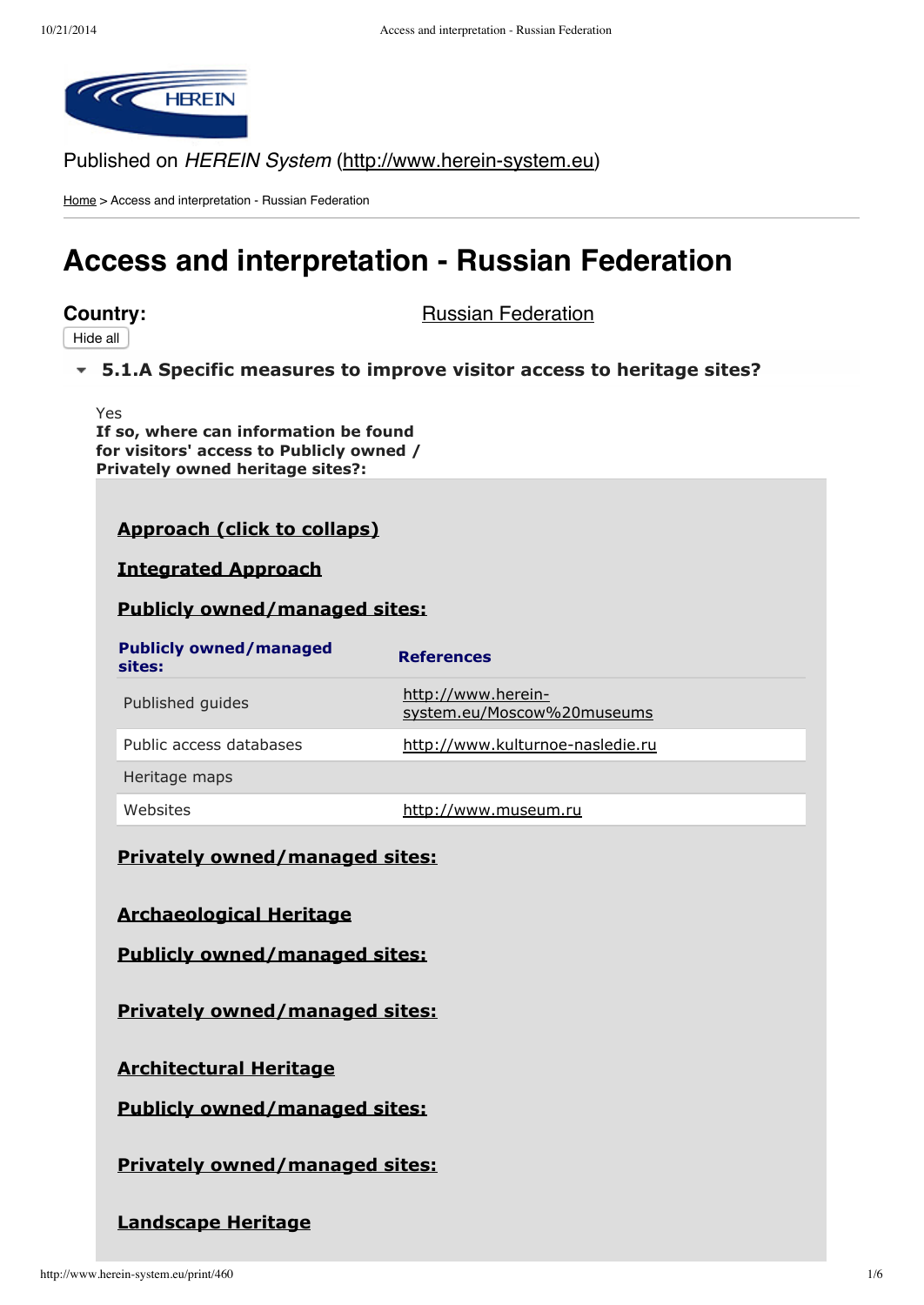# **Publicly owned/managed sites:**

# **Privately owned/managed sites:**

#### **5.1.B [Participation](http://www.herein-system.eu/print/460#) levels in European Heritage days**

**5.1.B Participation levels in European Heritage days: Année la plus récente Nombre de sites participants Nombre de visiteurs**

# **5.1.C NGOs active in the field of public [access](http://www.herein-system.eu/print/460#)**

#### **5.1.C NGOs active in the field of public access:**

All-Russia Society for the Protection of the History and Cultural Heritrage Sites (VOOPiK) Foundation of International Cultural, Educational and Sport Cooperation Support OIRU (Society for the Study of Russian Manor

### **5.1 [Commentary](http://www.herein-system.eu/print/460#)**

#### **5.1 Commentary:**

# **5.2.A Initiatives within the field of raising [awareness](http://www.herein-system.eu/print/460#)**

**5.2.A Are there national initiatives within the field of awarenessrising? :** Yes

# **Initiative**

Night in Museum Ongoing

#### **Target Groups**

# **Approach (click to collaps)**

#### **Architectural Heritage**

**School** Higher Education Adults

# **Initiative**

Heritage Protection Ongoing

#### **Target Groups**

# **Approach (click to collaps)**

# **Integrated Approach**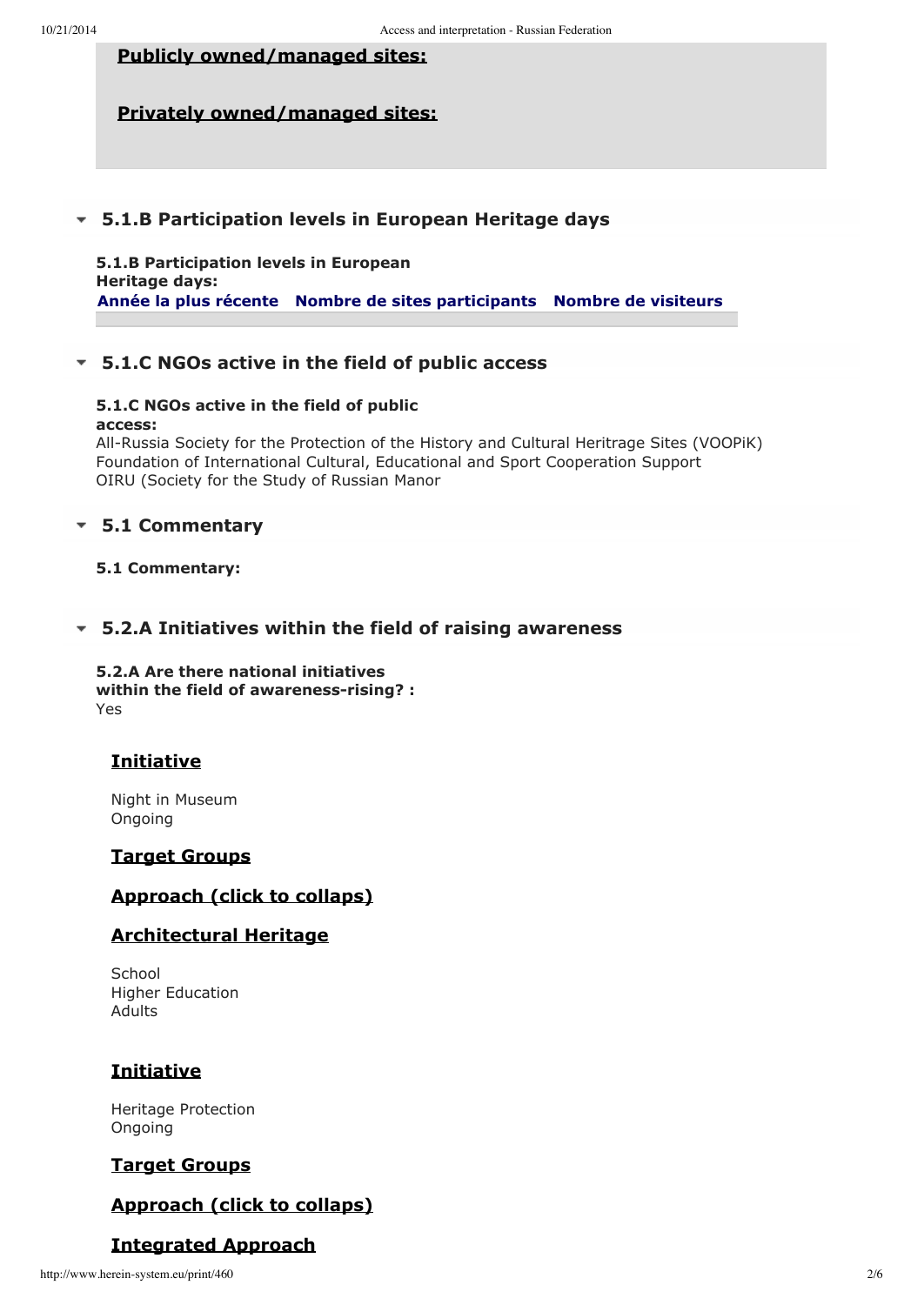Adults

# **Initiative**

International Day of Heritage and Sites Ongoing

### **Target Groups**

# **Approach (click to collaps)**

# **Integrated Approach**

Preschool **School** Higher Education Adults

# **Initiative**

Day of Russian Manor Ongoing

#### **Target Groups**

### **Approach (click to collaps)**

# **Integrated Approach**

| Preschool               |
|-------------------------|
| School                  |
| <b>Higher Education</b> |
| Adults                  |

# **5.2.B NGOs working in the field of heritage [education](http://www.herein-system.eu/print/460#)**

#### **5.2.B NGOs working in the field of heritage education:**

All-Russia Society for the Protection of the History and Cultural Heritrage Sites (VOOPiK) D.S. Likhachev International Charty Foundation Foundation of International Cultural, Educational and Sport Cooperation Support

# **5.2 [Commentary](http://www.herein-system.eu/print/460#)**

**5.2 Commentary:**

# **5.3.A Specific measures (policies or [regulations\)](http://www.herein-system.eu/print/460#) for the commercial promotion of heritage in the context of tourism**

**5.3.A Specific measures (policies or regulations) for the commercial promotion of heritage in the context of tourism:** Yes **Name of the administrativ level Approach** 1. Federal and Integrated approach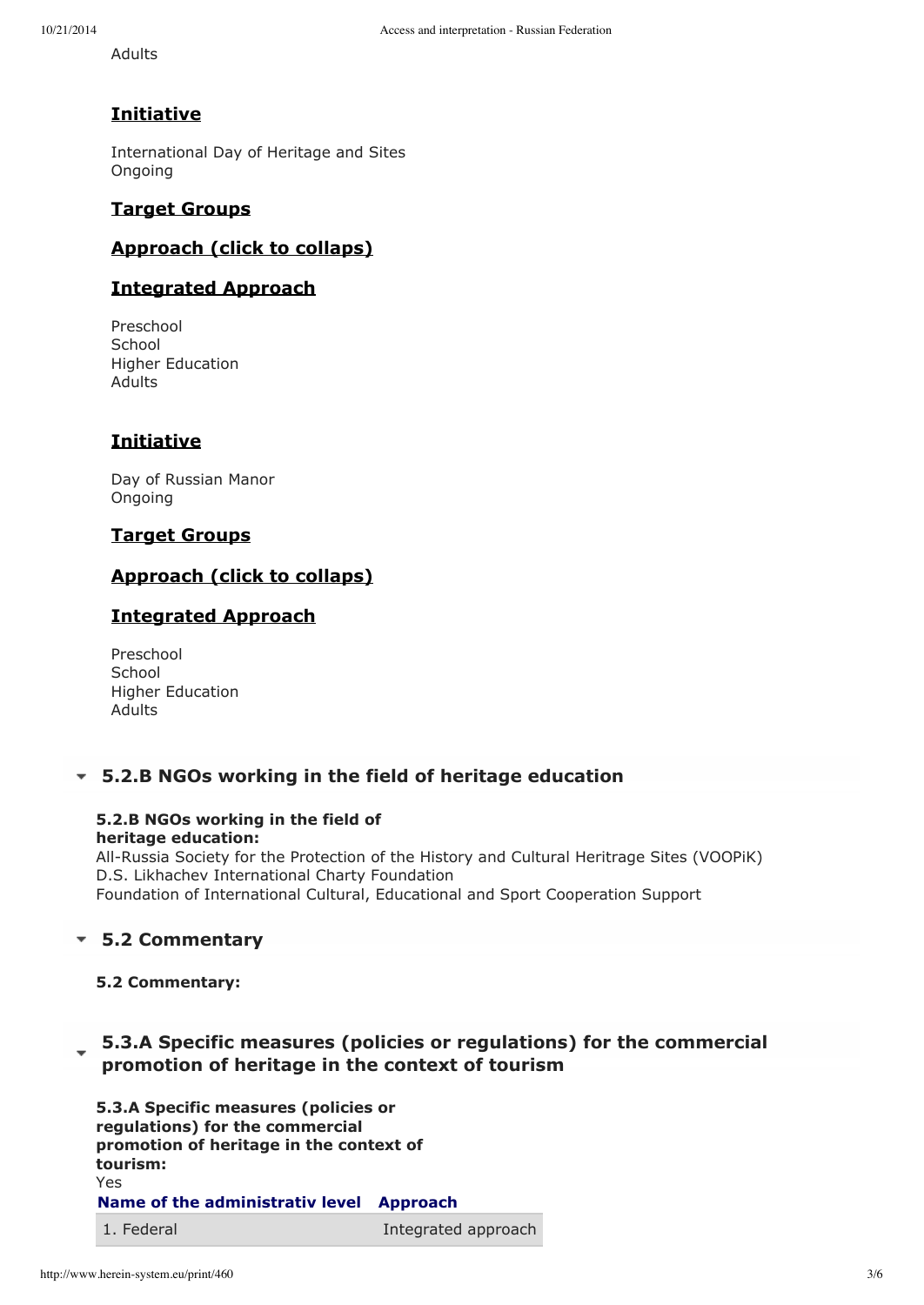- 
- 10/21/2014 Access and interpretation Russian Federation

2. Regional **Integrated approach** 

3. Municipal **Integrated approach** 

# **5.3.B Number of visitors who come to the main [heritage](http://www.herein-system.eu/print/460#) sites**

**5.3.B How many visitors come to the main heritage sites of your country / SAU? Is information available on economic return of heritage tourism ? :**

| Année la plus | Nombre de | Rentabilité économique (par € |
|---------------|-----------|-------------------------------|
| récente       | visiteurs | dépensé)                      |
|               |           |                               |

### **5.3 [Commentary](http://www.herein-system.eu/print/460#)**

**5.3. Commentary:**

# **5.3.C Main [recurrent](http://www.herein-system.eu/print/460#) heritage events**

#### **5.3.C Please list the main recurrent heritage events :**

| Name of event:<br>Location:<br>Date:                                     | Days of historical and culture heritage<br>Moscow<br>April 18 and May 1                               |
|--------------------------------------------------------------------------|-------------------------------------------------------------------------------------------------------|
| <b>Heritage category</b>                                                 |                                                                                                       |
| Integrated approach                                                      |                                                                                                       |
| <b>Details</b>                                                           |                                                                                                       |
| <b>Frequency:</b><br>Organisation:<br>protection of each federative unit | Yearly<br>Regional bodies of executive power which have authorities in the sphere of culture heritage |
| Name of event:<br>Location:<br>Date:                                     | Day of Museums<br>Russia<br>18th of May                                                               |
| <b>Heritage category</b>                                                 |                                                                                                       |
| Integrated approach                                                      |                                                                                                       |
| <b>Details</b>                                                           |                                                                                                       |
|                                                                          |                                                                                                       |

# **5.4.A Measures (policies or regulations) taken to ensure the creation of systematic scientific [\(preliminary\)](http://www.herein-system.eu/print/460#) reports**

**5.4.A Have measures (policies or**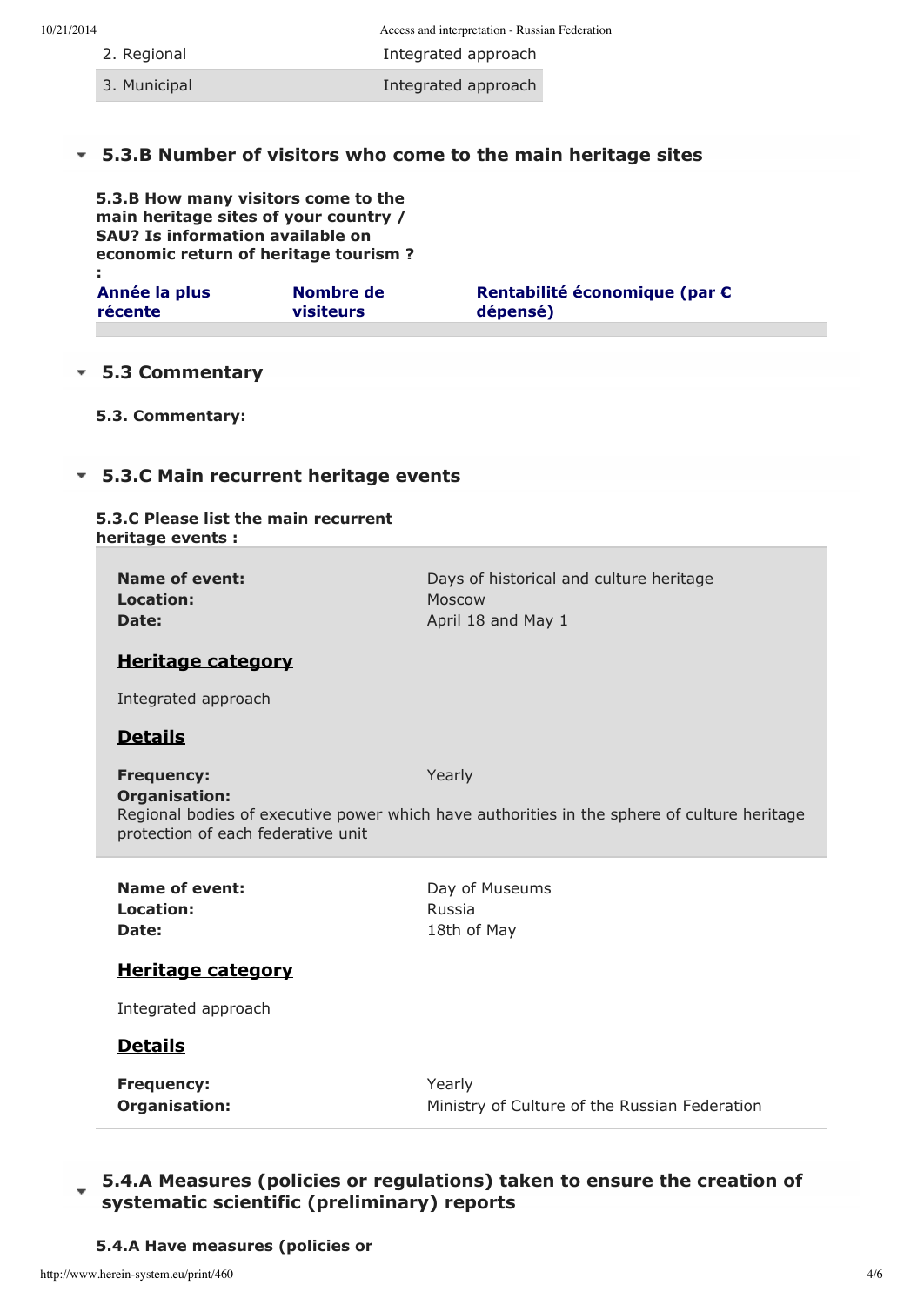**regulations) been taken to ensure the creation of systematic scientific (preliminary) reports (including digital databases) before comprehensive dissemination of specialised studies? :** Yes

### **5.4.B Scientific summary records available as online [databases](http://www.herein-system.eu/print/460#)**

**5.4.B Are scientific summary records**  $a$ vailable as on-line databases?: None

# **Please provide the main URLs**

#### **5.4.C Scientific summary records placed in a single [publication](http://www.herein-system.eu/print/460#)**

**5.4.C Are all scientific summary records placed in a single publication? :** None

# **Please indicate how these summary record publications are organised and if these are according to subject group (archaeology, ar**

**5.4.E Knowledge of number of [comprehensive](http://www.herein-system.eu/print/460#) specialised studies (i.e. monographs of sites, summaries of topic based research)**

**5.4.E Do you know how many comprehensive specialised studies (i.e. monographs of sites, summaries of topic based research) are published? :** Yes

#### **Please give details for the year with most recent information**

# **5.4.F "Official" periodicals on heritage (i.e. published by a [governmental](http://www.herein-system.eu/print/460#) organisation)**

**5.4.F Are there 'official' periodicals on heritage (i.e. published by a governmental organisation)? :** Yes

#### **Please specify their target audience**

#### **Approach (click to collpas)**

#### **Integrated Approach**

General public